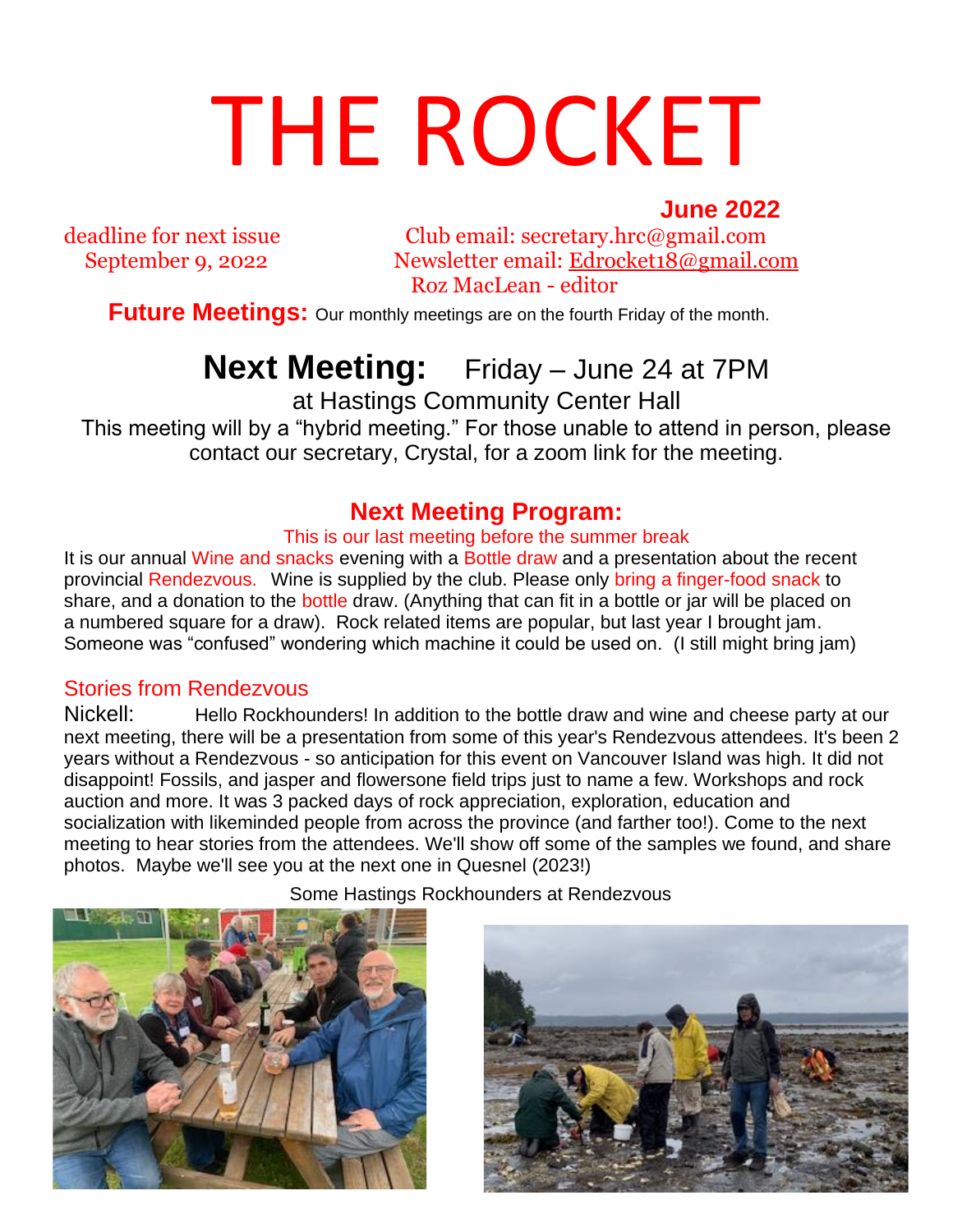

## **Thank you to Esther:**

**Our President, Esther Searle has moved to Nelson. We want to thank her for all her efforts on the club's behalf and send our best wishes to her in her new home. Should be some great rockhounding there.**

### **Program from last Meeting:**

We had a**n** Auction of donated items from a couple from North Vancouver. Thank you Linda for organizing this and providing a chance for some fun biddings. The geodes with figurines of mining related scenes were very popular and brought out some hot bidding. All the items were interesting and most people took home a treasure. Thanks to those who supported the club with some fun fund raising. Photos by Roz





Our workshop will be opened most days in the summer except for the times that the community centre is closed, like during the PNE.

Hastings Community Centre has removed all restrictions on the number of people that can attend a workshop. Our workshop instructors decided that people no longer needed to make a reservation.

If you a member in good standing, have taken the required lapidary workshop training course, you can drop in at the workshops and use the equipment on a first come, first served (shared) basis. Be prepared to work on another project if you need to wait to use a particular piece of equipment,

| Lapidary:                       | Monday    | $6:30 \text{ pm} - 9:30 \text{ pm}$ | Richard    |
|---------------------------------|-----------|-------------------------------------|------------|
|                                 | Wednesday | 1:00 pm - 4:00 pm                   | David      |
|                                 | Thursday  | 6:30 pm - 9:30 pm                   | Sante      |
|                                 | Saturday  | 1:00 pm $-$ 4:00 pm                 | <b>Bob</b> |
| <b>Silversmithing Wednesday</b> |           | $9:00$ am $-12:00$ noon             | <b>Bob</b> |
|                                 | Saturday  | $9:00am - 12:00$ noon               | Robert     |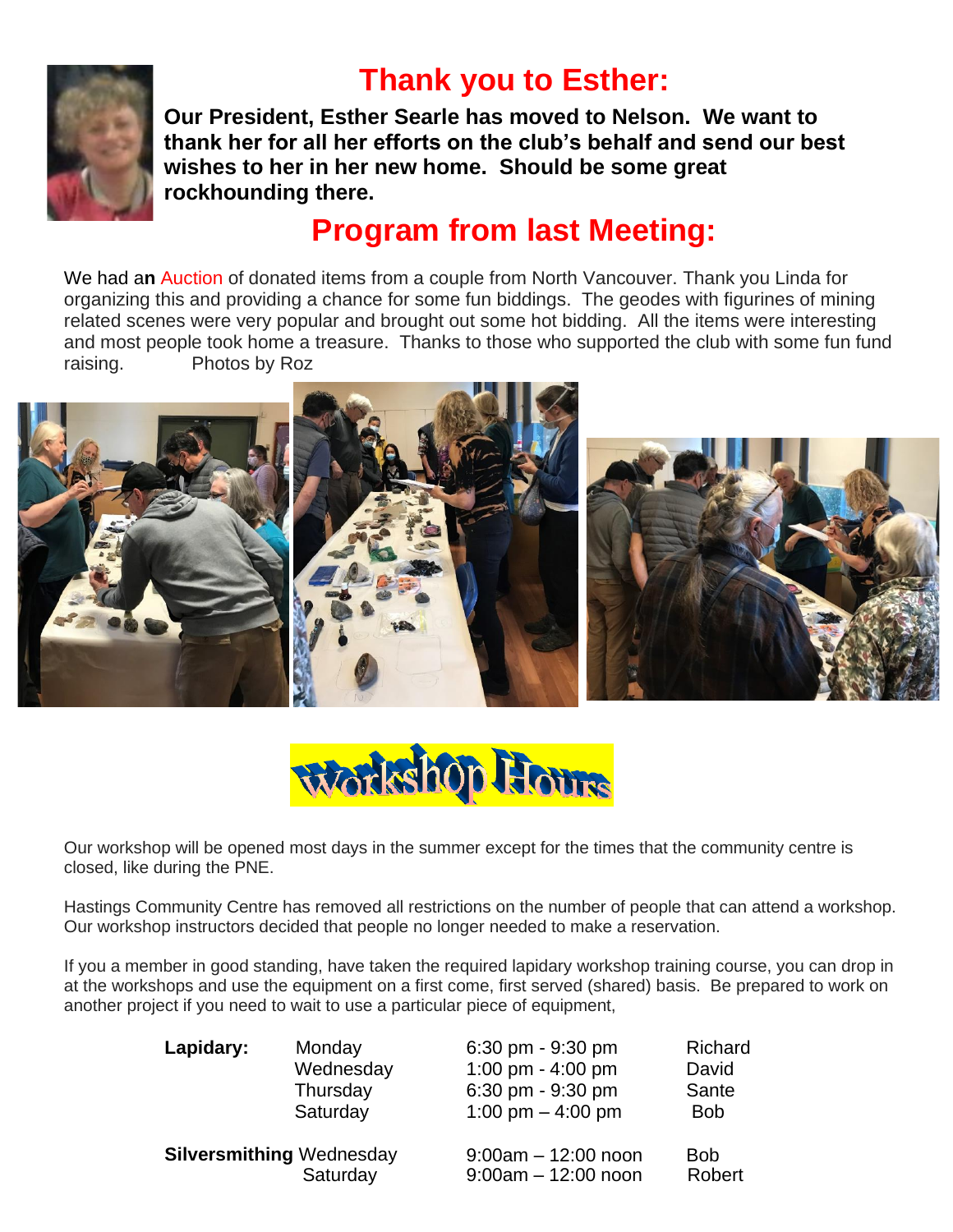## **Mohs Bicentennial**

By Paul Pinsker 12 June 2022

Friedrich Mohs (1773-1839) was a German geologist and mineralogist who developed the well-known Mohs Scale for determining the hardness of minerals. This year marks the 200<sup>th</sup> anniversary of the publishing of his definitive book *Treatise of Mineralogy*, which set out comparative values associated with certain index (or standard) minerals. See illustration below.



The scale is commonly used to relate other minerals' hardness based on which one can scratch another. All minerals have been evaluated and given a Mohs hardness number that shows where they rank relative to the ten standard minerals, from talc to diamond. Common objects can be used in some cases to estimate hardness. For example, a fingernail (2.5 hardness) can scratch gypsum, soapstone, or mica, but not calcite. Most professional geologists have special pencil-like tools to do scratch testing, but less rigourous methods can be used. For tips on scratch testing see the Geology In webzine article…

#### [https://www.geologyin.com/2014/05/the-mohs](https://www.geologyin.com/2014/05/the-mohs-scale-of-mineral-hardness.html)[scale-of-mineral-hardness.html](https://www.geologyin.com/2014/05/the-mohs-scale-of-mineral-hardness.html)

For the ten index minerals, the hardness differences from one to the next are fairly consistent, except between corundum (ruby, sapphire) and diamond the difference is greater. Some minerals are less predictable, their hardness less easily defined. For example, garnets exhibit stronger or weaker atomic bonds (and, thus, will be harder or less

hard) depending on whether the atomic matrix includes Calcium, Magnesium, or Iron paired with Aluminum, Iron, or Chromium. The Mohs rating can vary from 6.5 to 8. And for kyanite, with its bladelike crystals, the hardness along the length of the blade could be about 5, while across the blade about 7.

Hardness normally determines the purpose a mineral is put to. Softer stone such as soapstone (talc) and fluorite are often used for carving, while stone of hardness above 6 is useful for lapidary work and jewelry. The harder the mineral, generally the more the value for use as a gemstone due to durability; thus, emeralds (7.5-8) on up to diamonds is where the most desirable jewels are found.

Finally, while the Mohs Scale enjoys widespread popularity, there are other hardness scales to be aware of. These include the Rockwell, Meyer, Brinell, Vickers, and Knoop. Perhaps one or more of these will be explained another time; or, the reader may enjoy doing some homework!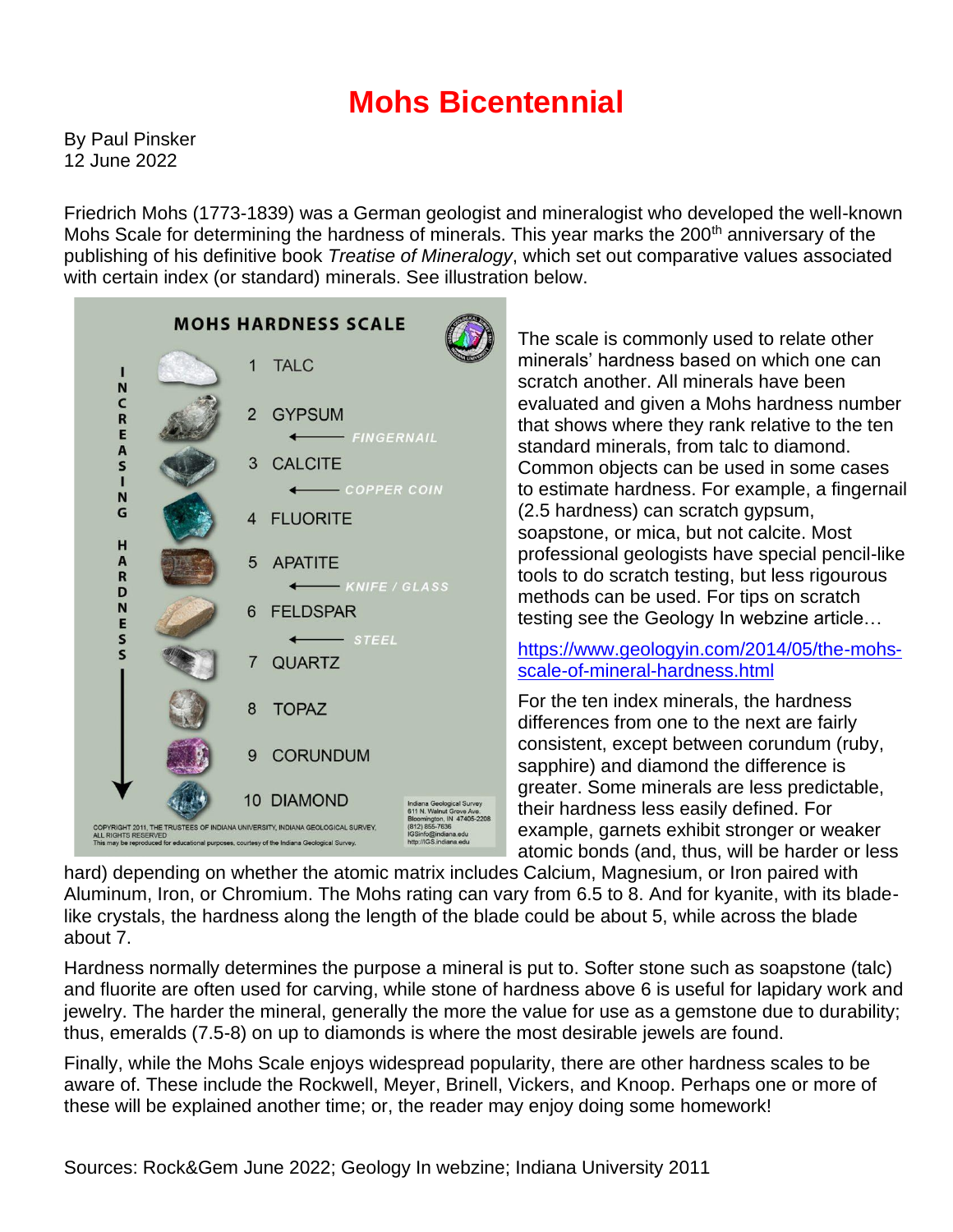# **Planning a rockhounding fieldtrip**

**BC Lapidary Society** recommends the following:

Food: "We recommend bringing granola bars, sandwiches, water, and hot beverages on cold days."

Clothing: "We recommend bringing layered clothing, rain wear in case it starts to rain, and a hat to avoid sun stroke. Hiking boots with ankle support are recommended; do not wear street shoes, runners, and other soft shoes without ankle support or tread for walking on slippery rocks. Don't forget insect repellent, and sunscreen."

**Smithsonian Handbook on Rocks and Minerals** (p. 8-9) recommends: Check reference material such as guide books and detailed maps. A compass (and knowing how to use it) is helpful with a map of the area. Protective clothing is essential. If working below a high cliff or quarry face, a hard hat is a must. Goggles will shield your eyes from chips of rock flying off during hammering to break up fallen blocks of material and strong gloves will protect your hands. Several hardened steel chisels are handy for extracting minerals and for splitting rocks. Written notes, photographs or videos showing the location of specimens should be taken. Without field notes, especially a location, specimens are of little scientific value.

Rockhounds may also want to take a 10x hand lens for better detail viewing of mineral and rock specimens for identification.

Pencil, ballpoint pen, and notepad for notes about the trip and specimens collected.

A geological hammer (square front with chisel shaped back) can be used to break up rocks that are already on the ground.

Newspaper, cloth or bubble wrap for wrapping specimens. Label the specimens with the date and location. The more information the better. Some specimens are fragile and wrapping will be essential.

Once home you will want some tools like brushes and scrapers and various cleaning liquids, as well as items to test the Mohs hardness of your specimens.

What is your favorite take-a-long on a rockhounding expedition? Share and help new club members to grow in this hobby. (The first person I asked suggested bandaids or a first aid kit.)

#### **Found on Facebook: A Valentine for Rockhounds…..**



Magma is red, Sapphires are blue, Don't take science for granite That's a schist thing to do.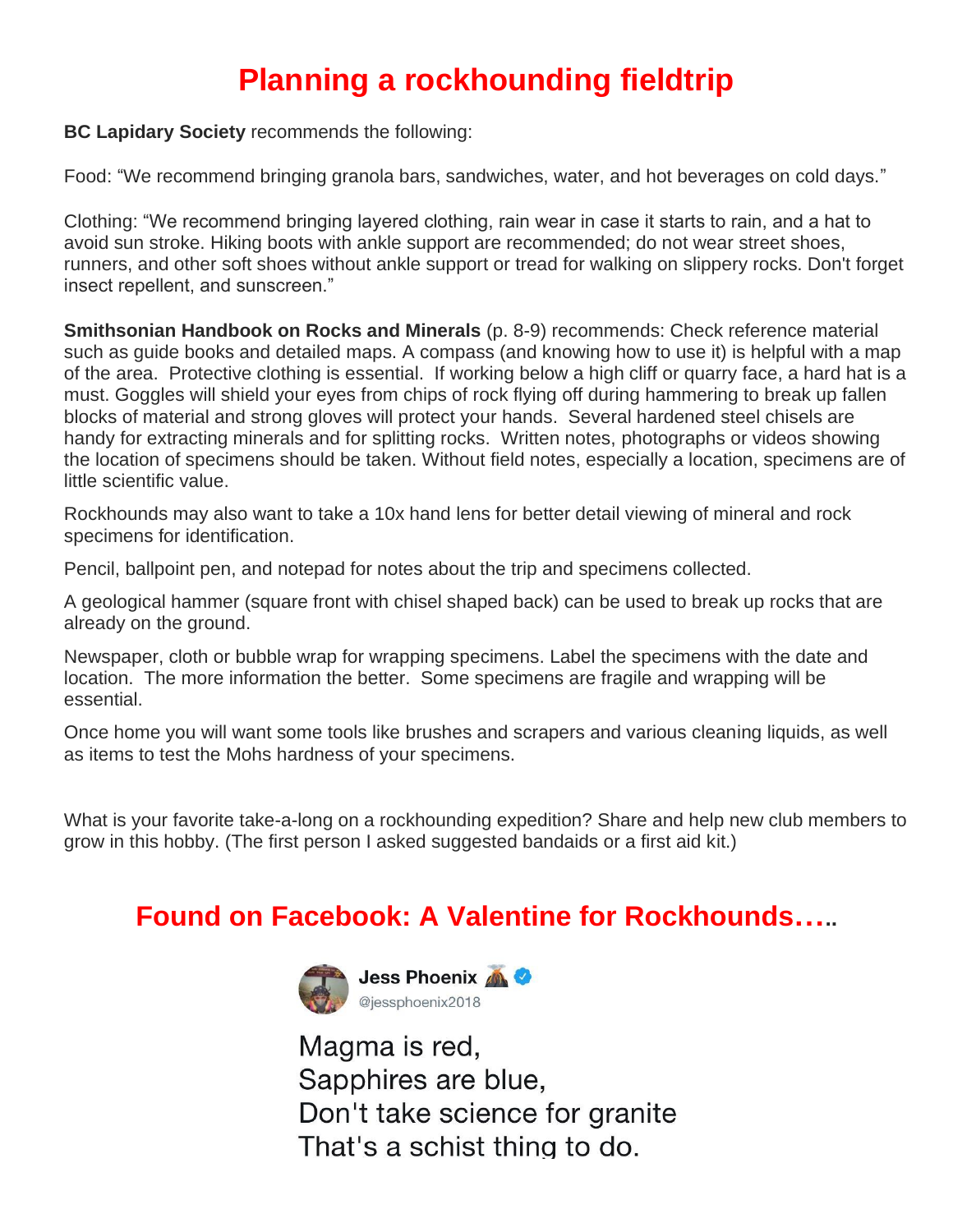# **Rockhounder's Code of Ethics**

We ask all BCLS members and guests to follow our Code of Ethics when joining us on rockhounding trips.

- I will respect private property and do no Rockhounding without the owner's permission.
- I will use no firearms or blasting material in Rockhounding areas.
- I will take garbage home or deposit in proper receptacles.
- I will leave gates as found.
- I will do no willful damage to materials or take more than I can reasonably use.
- I will fill excavations, which may be dangerous to livestock.
- I will build fires in designated places or safe places only, and make sure they are completely extinguished before leaving.
- I will not contaminate wells, creeks or other water supplies.
- I will not tamper with signs, structural facilities or equipment.
- I will obey all laws and regulations of forestry and game departments in the area in which I am hunting.
- I will appreciate and protect our heritage of natural resources.
- I will always use good outdoor manners.
- I will show respect to other members.

# Something new? At the BC Gem Show

Anytime I can get to a Gem and Mineral show I like to look for something that is new to me, something that I did not know about before. In the past I have discovered charoite and seraphinite, spessarite, sugilite and bloodstone. For me it is a chance to discover and learn. Finding new material for lapidary work is a bonus.

This year I came across some brightly coloured vases made of "7 Colored Jade".



When I asked about the material I was told it was jade from Taiwan and that a geologist had stopped by and told the seller that "the hillsides in that area look just like that." I was curious.

With so many different colours in one stone I knew it would be challenging to work because that usually means different hardnesses and grains, yet the surface was shiny and even.

I also knew yellow jade exists in Guatemala, but it isn't nearly as bright as in this "7colored jade."

I went home to do some research. Surprisingly my usual sources weren't much help, but other websites had some information.

From<https://www.taiwantrade.com/products/detail.html?productid=775570>I learned it is *"Commonly known as serpentine, Taiwan Seven-Color Jade is from the part of the Central Mountain Range that is located in Hualien County. The stone was found by the Bureau of Standards, Metrology & Inspection (BSMI), Ministry of Economic Affairs (MOEA), to be composed of such main compounds as aluminum oxide, iron oxide,*